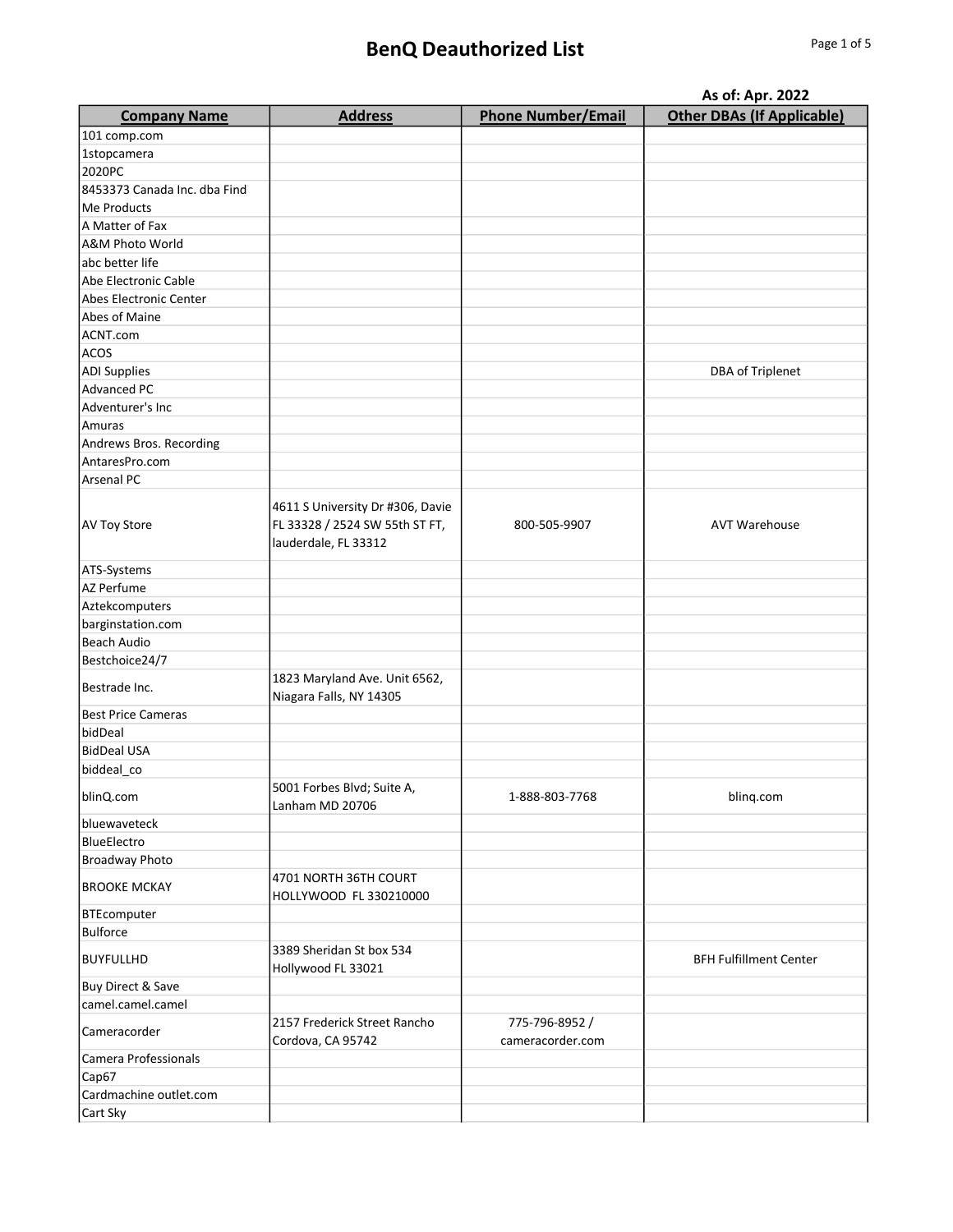## BenQ Deauthorized List **BenQ** Deauthorized List

| <b>Company Name</b>        | <b>Address</b>                                     | <b>Phone Number/Email</b>         | <b>Other DBAs (If Applicable)</b> |
|----------------------------|----------------------------------------------------|-----------------------------------|-----------------------------------|
|                            | 118 Maplewood Circle.,                             | Robert Olsson; principal (508)    |                                   |
| <b>CCV Electronics</b>     | Brockton, MA 02302                                 | 584-7132                          |                                   |
| Central Market             |                                                    |                                   |                                   |
| <b>Channel Electronics</b> |                                                    |                                   |                                   |
| CheapoHippo                |                                                    |                                   |                                   |
| Comet Supply               |                                                    |                                   |                                   |
| Compbargains               | 18401 Burbank Blvd Ste. #125<br>Tarzana, CA 91356  | 818.776.9279 /<br>Compbargins.com | Compbargins.com                   |
| CompCentral                |                                                    |                                   |                                   |
| CompNation                 |                                                    |                                   |                                   |
| Compu-America.com          |                                                    |                                   |                                   |
| compute4less Corp          |                                                    |                                   | Manta.com                         |
| COMPUTECH                  |                                                    |                                   |                                   |
| Computer Brain             |                                                    |                                   |                                   |
| ComputerCity.com           |                                                    |                                   |                                   |
| Computer Geek Shop         | 3379 Peachtree Rd #500 Atlanta,<br>GA 30326        | support@computergeekshop.c<br>om  |                                   |
| Compzilla                  |                                                    |                                   |                                   |
| Consumer Depot             |                                                    |                                   |                                   |
| Cooper AV                  |                                                    |                                   |                                   |
| Cost Captain               |                                                    |                                   |                                   |
| CostLess Wholesale         |                                                    |                                   |                                   |
| Crawfords Superstore       |                                                    |                                   |                                   |
| Cyncom Wholesalers         |                                                    |                                   |                                   |
| Daily Deals Shop (No Tax)  |                                                    |                                   |                                   |
| Data Vision                |                                                    |                                   |                                   |
|                            |                                                    |                                   |                                   |
| dbuys.com                  |                                                    |                                   |                                   |
| deals2Love                 |                                                    |                                   |                                   |
| Dealcost.com               |                                                    |                                   |                                   |
| Deals of today             |                                                    |                                   |                                   |
| Dealscube                  | P.O. Box 703 Pompano Beach, FL<br>33061            | support@dealscube.com             | dealscube.com                     |
| Digitazulu.com             |                                                    |                                   |                                   |
| <b>Digital Displays</b>    |                                                    |                                   |                                   |
| digital living             |                                                    |                                   |                                   |
| Digital Warehouse          |                                                    |                                   |                                   |
| Directron                  |                                                    |                                   |                                   |
| Discount Jungle            |                                                    |                                   |                                   |
| doremisfa                  |                                                    |                                   |                                   |
| DuckDeal                   |                                                    |                                   |                                   |
| <b>Duck Deals</b>          |                                                    |                                   | duckdeals.com                     |
| EastCoastTV                |                                                    |                                   | East Coast TV                     |
| ediscountplus              |                                                    |                                   |                                   |
| electobrands.com           |                                                    |                                   |                                   |
| electrociti                |                                                    |                                   |                                   |
| ElectroCloseOut.com        |                                                    |                                   |                                   |
| Electotronics, LLC         | 765 Saint Johns Pl, Suite 1A<br>Brooklyn, NY 11216 | sales@electotronics.com           |                                   |
| <b>Electronics Direct</b>  |                                                    |                                   |                                   |
| <b>Electronic Island</b>   |                                                    |                                   |                                   |
| <b>Emeks Warehouse</b>     |                                                    |                                   |                                   |
| eMultiStore                | 4473 Oakridge Lane Dallas, TX                      | 469-789-5899                      |                                   |
| eParts and More            | 75201                                              |                                   |                                   |
|                            |                                                    |                                   | JF3 Technology                    |
| Epick (No Tax)             |                                                    |                                   |                                   |
| ErwinComp                  |                                                    |                                   |                                   |
| E Stars LLC                |                                                    |                                   |                                   |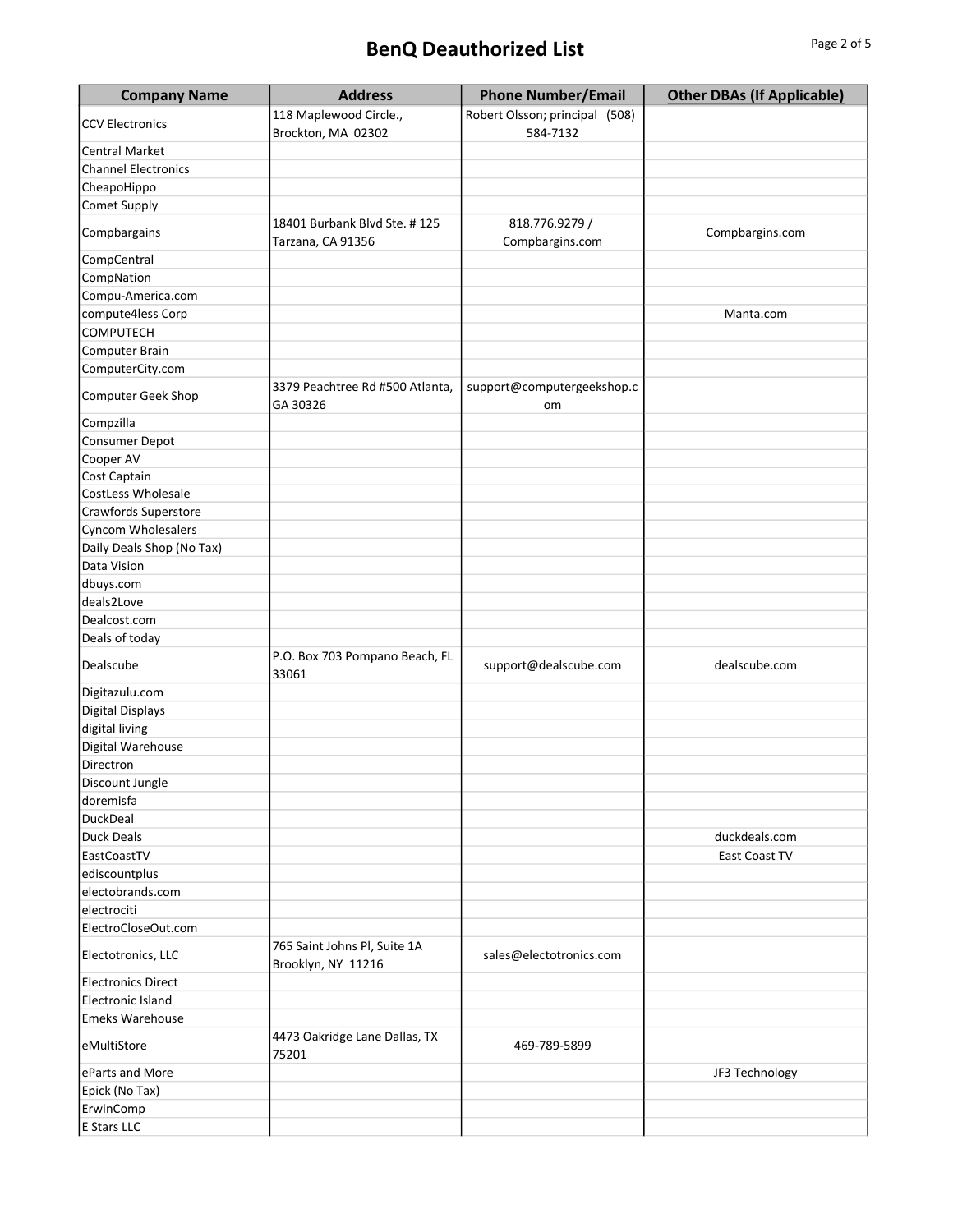| <b>Company Name</b>    | <b>Address</b>                                                                                                         | <b>Phone Number/Email</b>              | <b>Other DBAs (If Applicable)</b> |
|------------------------|------------------------------------------------------------------------------------------------------------------------|----------------------------------------|-----------------------------------|
| Everyprice.com         |                                                                                                                        |                                        |                                   |
| ExclusiveTVs           |                                                                                                                        |                                        |                                   |
| findmeproducts         |                                                                                                                        |                                        |                                   |
| firemall llc           |                                                                                                                        |                                        |                                   |
| <b>Five Stars</b>      |                                                                                                                        |                                        |                                   |
| Flander's Merchandise  |                                                                                                                        |                                        |                                   |
| Focuselectronics.com   |                                                                                                                        |                                        |                                   |
| galactics              |                                                                                                                        |                                        |                                   |
| Garden Lights          |                                                                                                                        |                                        |                                   |
| Geek2Seek.com          |                                                                                                                        |                                        |                                   |
| Gigiprojector          |                                                                                                                        |                                        |                                   |
| Gizary                 |                                                                                                                        |                                        |                                   |
| GizmosForLife          | 2101 Kelly, Edmond, OK 73013                                                                                           | 403-285-0743                           | <b>BSEK Tech Consultants</b>      |
| GonzoMart              | 1532 Hillhaven drive, Los<br>Angeles, CA 90022                                                                         | 323-837-0074                           |                                   |
| Gosale.com             |                                                                                                                        |                                        |                                   |
| GovGroup.com           | 3220 Executive Ridge Dr Suite<br>101 Vista, CA 92081                                                                   | (760) 448-2383 /<br>sales@govgroup.com |                                   |
| <b>Hardware Nation</b> |                                                                                                                        |                                        |                                   |
| Hatchfields Co.        |                                                                                                                        |                                        |                                   |
| hdhut.com              |                                                                                                                        |                                        |                                   |
|                        | 6051 N Brookline Ave. #139                                                                                             |                                        |                                   |
| Hippo-Deals            | Oklahoma City, OK 73112                                                                                                |                                        |                                   |
| hollywoodtina          |                                                                                                                        |                                        |                                   |
| home electronics       |                                                                                                                        |                                        |                                   |
| Hookbag.com            |                                                                                                                        |                                        |                                   |
| <b>HPP Enterprises</b> |                                                                                                                        |                                        |                                   |
| I Believe in Kissing   |                                                                                                                        |                                        |                                   |
| ibuydigital.com        |                                                                                                                        |                                        |                                   |
| iBuysOnline.com        |                                                                                                                        |                                        |                                   |
| ikelee                 |                                                                                                                        |                                        |                                   |
| <b>Infinity Micro</b>  |                                                                                                                        |                                        |                                   |
| Installer Gadget       |                                                                                                                        |                                        |                                   |
| IP Camera Store        |                                                                                                                        |                                        |                                   |
| IZItop                 | 100 Thomas P Echols Lane, Suite<br>3, Shepherdsville KY 40165 /<br>4061 Gateway Park Blvd Ste7,<br>Sacramento CA 95834 |                                        |                                   |
| J electronics          |                                                                                                                        |                                        |                                   |
| J&R Megastore          |                                                                                                                        |                                        |                                   |
| Jason's Deals          |                                                                                                                        |                                        |                                   |
| Jet.com                |                                                                                                                        |                                        |                                   |
| JF3 Technology         |                                                                                                                        |                                        | eParts and More                   |
| JM Prime               |                                                                                                                        |                                        |                                   |
| Karsen Company         |                                                                                                                        |                                        |                                   |
| LA computer center     |                                                                                                                        |                                        |                                   |
| lavatrons              |                                                                                                                        |                                        |                                   |
| <b>LCD TV</b>          |                                                                                                                        |                                        |                                   |
| LCD.com                |                                                                                                                        |                                        |                                   |
| Icdstore               |                                                                                                                        |                                        |                                   |
| <b>LED Unscrewed</b>   |                                                                                                                        |                                        |                                   |
| Light Attic            |                                                                                                                        |                                        |                                   |
| <b>Limited Goods</b>   |                                                                                                                        |                                        |                                   |
| LoTN, LLC              |                                                                                                                        |                                        |                                   |
| Malery98               |                                                                                                                        |                                        |                                   |
|                        |                                                                                                                        |                                        |                                   |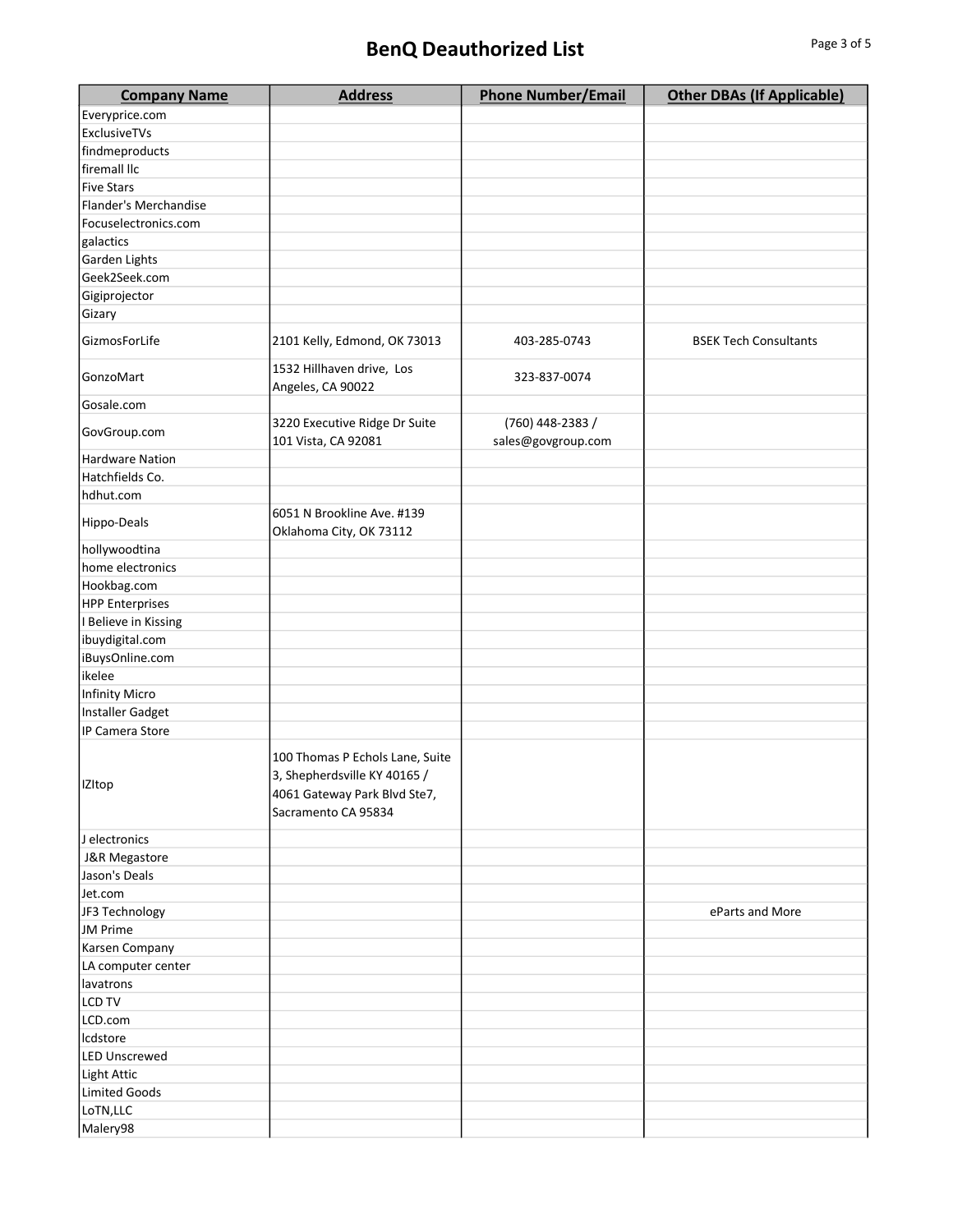## BenQ Deauthorized List Page 4 of 5

| <b>Company Name</b>               | <b>Address</b>                   | <b>Phone Number/Email</b> | <b>Other DBAs (If Applicable)</b> |
|-----------------------------------|----------------------------------|---------------------------|-----------------------------------|
| Media Universe                    |                                  |                           |                                   |
| Millenium Camera                  |                                  |                           |                                   |
| Moe's                             |                                  |                           |                                   |
| <b>Monitor Outlet</b>             |                                  |                           |                                   |
| MoonTech                          |                                  |                           |                                   |
| National AV Supply                |                                  |                           |                                   |
| <b>NEDS Gadgets</b>               |                                  |                           |                                   |
| Neobits.com                       |                                  |                           |                                   |
| <b>Netsoft Solutions</b>          |                                  |                           |                                   |
| Networking Hardwares LLC          | 113 Dewitt St. Ste 207 Garfield, | 973-955-0994              | Moon Tech                         |
| NeutronUSA                        | NJ 07026                         |                           |                                   |
| NextWarehouse.com                 | 14712 Franklin Avenue, Suite F   |                           |                                   |
| Neutron                           | Tustin CA 92780                  | 1-877-235-6628            |                                   |
| Nice Electronics                  |                                  |                           |                                   |
|                                   |                                  |                           |                                   |
| NJ Accessory                      | 96 Linwood Plaza, #112 Fort Lee, |                           |                                   |
| NJAccessory.com                   | NJ 07024                         | 1-888-282-1350            |                                   |
| NJA Global Trading, LLC           |                                  |                           |                                   |
| nothingbutsavings.com (NBS)       |                                  |                           |                                   |
| Nyetex.com                        |                                  |                           |                                   |
| oaktechnology                     |                                  |                           |                                   |
| <b>OneDealOutlet</b>              |                                  |                           |                                   |
| onSale                            |                                  |                           |                                   |
| onsale.com                        |                                  |                           |                                   |
| orbitdirect.net                   |                                  |                           |                                   |
| OutletPC.com                      |                                  |                           |                                   |
| CPUTopia                          |                                  |                           |                                   |
| Computercity.com                  |                                  |                           |                                   |
| overstock.com                     |                                  |                           |                                   |
| <b>Pavilion Electronics</b>       |                                  |                           |                                   |
| PC Universe                       |                                  |                           |                                   |
| PC Universe.com                   |                                  |                           |                                   |
| PCrush Outlet                     |                                  |                           |                                   |
| PCSUPERDEALS.com                  |                                  |                           |                                   |
| PCSuperdeals.com                  |                                  |                           |                                   |
| Pcvideoonline.com                 |                                  |                           |                                   |
| pcvideosuperstore.com             |                                  |                           |                                   |
| PenguinsExpress.com               |                                  |                           |                                   |
| Photo Dynasty                     |                                  |                           |                                   |
| Photovideosuperstore.com          |                                  |                           |                                   |
| PickMyDeals                       |                                  |                           |                                   |
| Plasma Bay                        |                                  |                           |                                   |
| Plasmabuddy                       |                                  |                           |                                   |
| Plotsyn's Online Store            |                                  |                           |                                   |
| Portable Guy                      |                                  |                           |                                   |
| Portable One, Inc.                |                                  |                           |                                   |
| Powermax.com                      |                                  |                           |                                   |
| Powernode Computer Inc            |                                  |                           |                                   |
| PowerSellerNYC                    |                                  |                           |                                   |
|                                   |                                  |                           |                                   |
| priceplunge.com<br>Pricefalls.com |                                  |                           |                                   |
|                                   |                                  |                           |                                   |
| PrintSavings.com                  |                                  |                           |                                   |
| Pro AV Dealer                     |                                  |                           |                                   |
| regalcamera.com                   |                                  |                           |                                   |
| RackGo                            |                                  |                           |                                   |